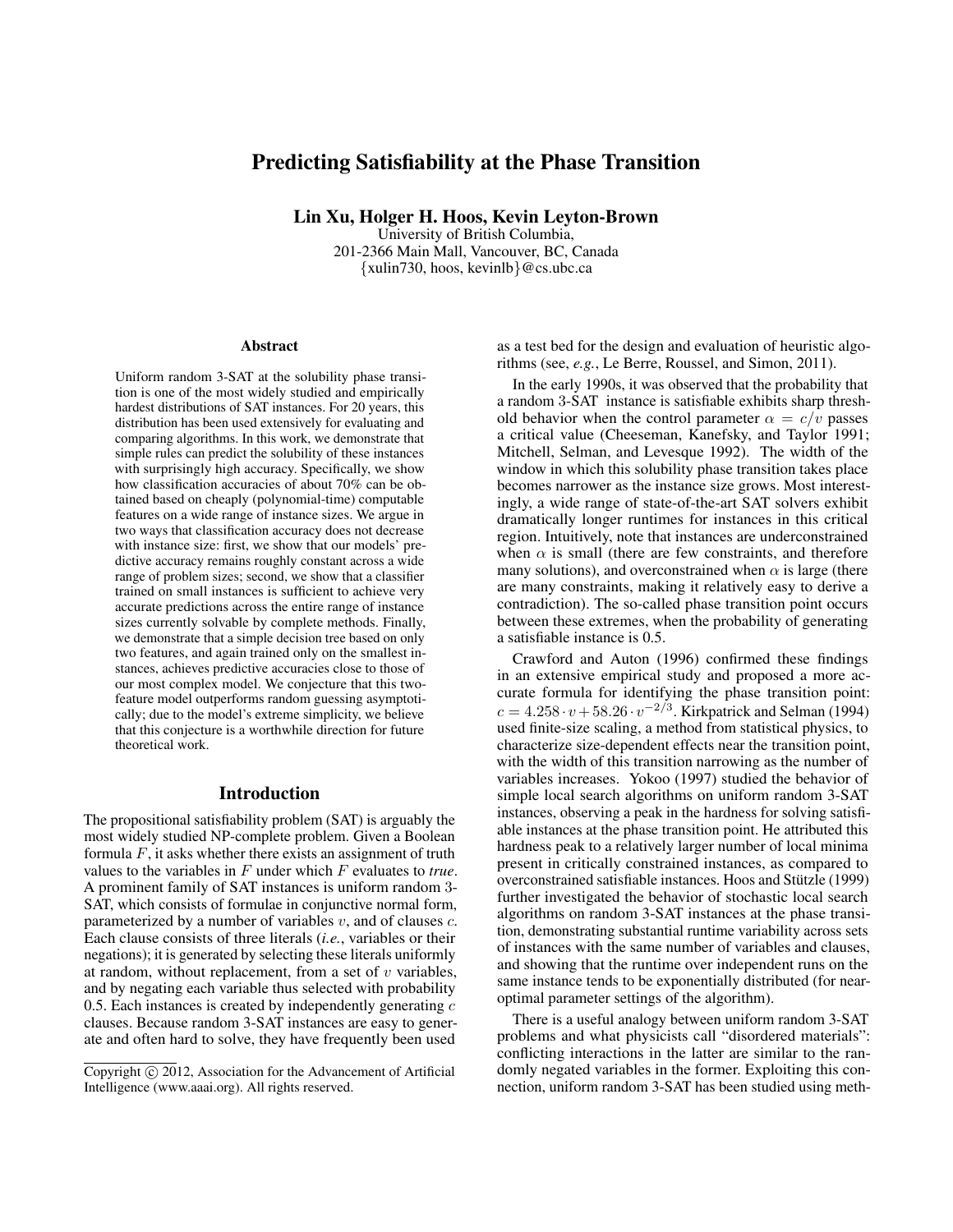ods from statistical physics. Monasson and Zecchina (1996; 1997) applied replica methods to determine the characteristics of uniform random 3-SAT and showed that the ground state entropy is finite at the phase transition. They concluded that the transition itself is due to the abrupt appearance of logical contradictions in all solutions and not to a progressive decrease in the number of models. Based on a conceptual link between uniform random 3-SAT and spin glass models, Mézard and Zecchina (2002) developed the survey propagation algorithm and demonstrated that it can solve random 3-SAT instances just below the phase transition point with up to 100 000 variables and 420 000 clauses. However, the phase transition becomes dramatically sharper with problem size; thus, these instances are almost always satisfiable and are much easier than those at the phase transition.

More recent work, much of it by our own group, has studied the use of machine learning methods to make instancespecific predictions about solver runtimes. Leyton-Brown, Nudelman, and Shoham (2002; 2009) introduced the use of such models for predicting the runtimes of solvers for NPhard problems, and Nudelman et al. (2004) showed that using this approach, surprisingly accurate runtime predictions can be obtained for uniform random 3-SAT at the phase transition. That work also noted that satisfiable and unsatisfiable instances exhibited very different performance characteristics, and hence that training models on only SAT or UNSAT instances allowed much simpler—albeit, very dissimilar models to achieve high accuracies. We subsequently reasoned that because unconditional models are able to predict runtimes accurately, despite the qualitative differences between the SAT and UNSAT regimes, the models must implicitly predict satisfiability status (Xu, Hoos, and Leyton-Brown 2007). Thus, we tried predicting satisfiability status directly, and achieved classification accuracies more than 70% on four well studied instance sets (86% on random 3-SAT at the phase transition with 400 variables). However, that finding was not the focus of our earlier work; instead, our main goal was to show how to leverage such predictions to obtain more accurate runtime predictions. Thus, critically, we included features that were capable of solving relatively small instances (e.g., so-called *probing features*). (Observe that such features have predictive value beyond their ability to solve an instance. Nevertheless, when a feature does solve an instance, it is quite easy for the model to accurately "predict" satisfiability status, boosting the reported classification accuracy.) Also, we only considered phase transition instances at a single size ( $v = 400$ ). Taken together, these facts raise the concern that our previous finding may have been a smallsize effect: that satisfiability status might be predictable only for small 3-SAT instances (which are in any case relatively easy to solve with modern methods), but that as instance size grows and runtimes increase exponentially, predictive accuracy could decrease to that of random guessing.

### Main Contributions

Our work presented here is the first to thoroughly investigate the prediction of satisfiability status. We consider instances at the 3-SAT solubility phase transition, varying from 100 variables (for which median runtime of a high-performance SAT algorithm was too fast to measure accurately) to 600 variables (median runtime: 10 hours). We build classification models that achieve accuracies of about 70%, despite restricting ourselves to features that are not able to solve instances. We offer two arguments that these model accuracies are not a small-size effect. First, we show that our models' predictive accuracy remains roughly constant—and thus far better than that of random guessing—across the entire range of problem sizes. Second, we show that we can achieve very similar accuracy (across instances of all sizes) using a classifier trained only on very easy instances ( $v = 100$ ).

We also conducted a detailed investigation into the minimal set of features sufficient for such accurate predictions. We found that two features sufficed to achieve good performance: one feature based on variation in the slack vectors of an LP relaxation of the SAT instance, and another based on the ratio of positive to negative literals in the formula. Finally, we present a three-leaf decision tree based on these two features, and trained only on the smallest instances, which achieved predictive accuracies across the entire range of instance sizes close to those of our most complex models. We conjecture that our findings hold asymptotically, and believe our findings could open a new direction for theoretical analysis of unform random 3-SAT. Essentially, the classifier can be viewed as a simple approximate (and polynomial-time) solver. In our experiments this solver achieved robust performance (accuracy above 65%) on a class of SAT instances that are extremely hard for current state-of-the-art solvers.

## Experimental Setup

We considered uniform random 3-SAT instances generated at the solubility phase transition with  $v$  ranging from 100 to 600 variables in steps of 25. Following Crawford and Auton (1996), we estimated the location of the phase transition as  $c = 4.258 \cdot v + 58.26 \cdot v^{-2/3}$  clauses. For each value of  $v$ , we generated 1000 instances with different random seeds, using the same instance generator as SAT competitions since 2002 (Simon 2002). In total, we thus obtained 21 instance sets jointly comprising 21 000 3-SAT instances. For  $v = 100$ , we generated an additional 25 000 instances; we refer to this instance set as  $v100(large)$ .<sup>1</sup>

We solved all of our instances using kcnfs07 (Dubois and Dequen 2001) with a budget of 36 000 CPU seconds per instance, with the exception of 2 instances for  $v = 575$  and 117 instances for  $v = 600$ . For these, we performed an additional 5 runs of adaptg2wsat09++ (Li and Wei 2009) with a cutoff time of 36 000 CPU seconds, which also failed to solve them. Because this cutoff is more than 100 times larger than the longest runtime of adaptg2wsat09++ on any of the solvable 600-variable instances, and the largest increase in running time needed for solving an additional instance for  $v > 475$ was lower than a factor of 6.5, we believe that these instances

 $1$ <sup>1</sup>To verify that we were indeed generating instances at the phase transition point, we examined the fraction of satisfiable and unsatisfiable instances in each set. The majority contained between 49 and 51% satisfiable instances (with mean 50.2% and standard deviation 1.6%), and there was no indication that deviations from the 50% mark correlated with instance size. Our large set of instances with  $v = 100$  contained 49.5% satisfiable instances.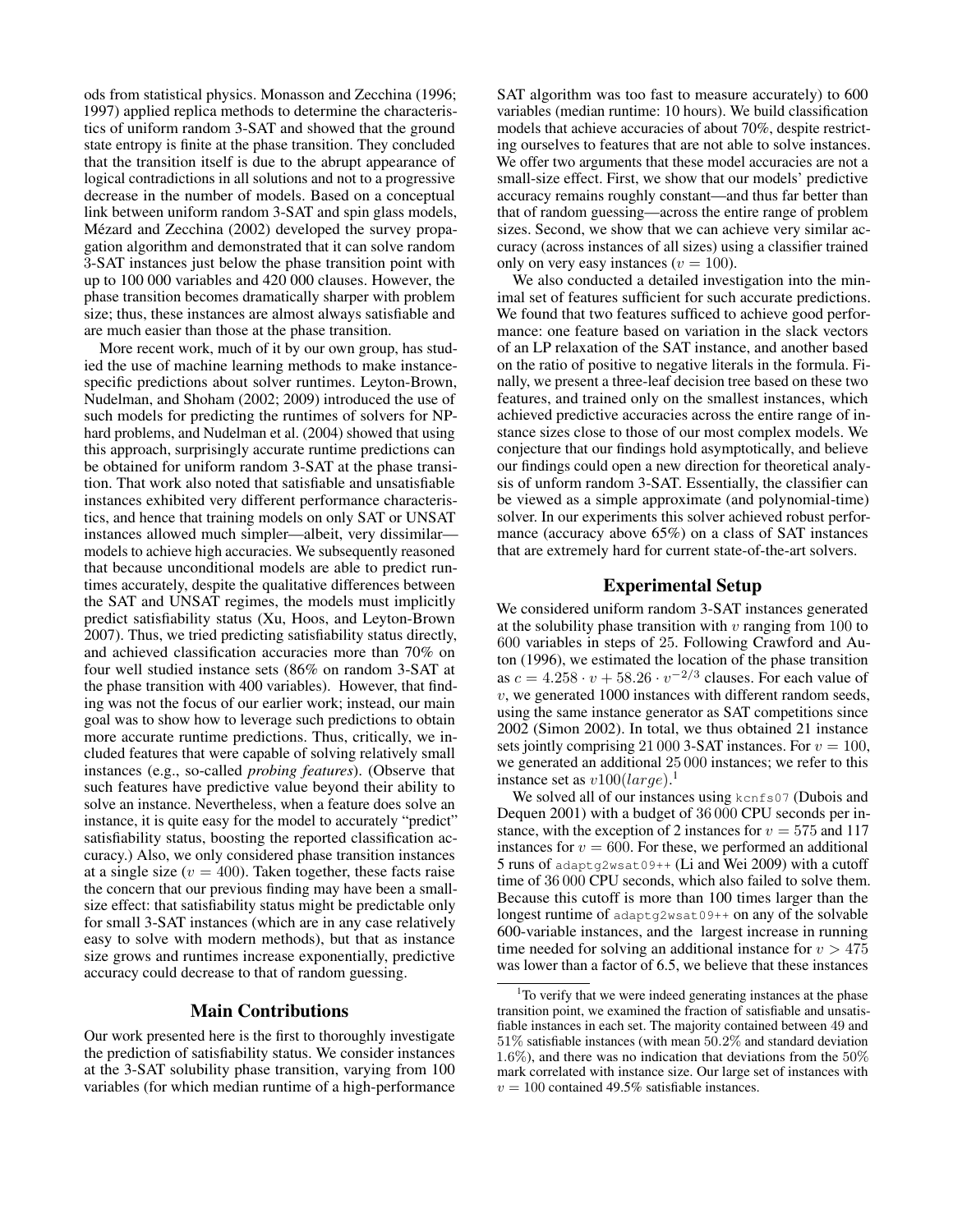

Figure 1: Left: Median runtime of kcnfs07 for each instance set. The solutions of some instances in  $v \geq 575$  were estimated by running adaptg2wsat09++ for 36 000 CPU seconds. Right: Cumulative distribution function of  $kcnfs07's$  runtime for  $v = 500$ .

are unsatisfiable and treated them as such for the remainder of our study. (Readers who feel uncomfortable with this approach should feel free to disregard our results for  $v \geq 575$ ; none of our qualitative conclusions is affected.)

Figure 1 (left) shows the median runtime of kcnfs07 on both satisfiable and unsatisfiable instances across our 21 instance sets. Median kcnfs07 runtime increased exponentially with the number of variables, growing by a factor of about 2.3 with every increase of 25 variables beyond  $v = 200$  (before this point, many instances were solved more quickly than the smallest CPU time we could measure).

We observed large variation in runtime on satisfiable instances, as illustrated in Figure 1 (right) for  $v = 500$ . Overall, unsatisfiable instances tended to be harder to solve, and to give rise to less runtime variation. Intuitively, to prove unsatisfiability, a complete solver like kncfs07 needs to reason about the entire space of candidate assignments, while satisfiability may be proven by producing a single model. Depending on the number of solutions of a given instance, which is known to vary at the phase transition point, the search cost of finding the first one can vary significantly.

We opted to rely on a different classification method than used in our previous work (Xu, Hoos, and Leyton-Brown 2007); specifically, we used decision forests rather than SMLR. This change had two advantages: we obtained robust uncertainty estimates, were able to visualize models directly (as, indeed, we do later in this work) while achieving very good predictive accuracies. We also experimented with SMLR on the 21 instance sets used in this work; it yielded similar classification accuracies to those reported here (the result of a Mann-Whitney U test showed no significant difference). We constructed decision forests as collections of T decision trees (Ting 2002), with  $T = 99$ . Following Breiman (2001), given  $n$  training data points with  $k$  features each, for each tree we drew a bootstrap sample of  $n$  training data points sampled uniformly at random with repetitions; during tree construction, we sampled a random subset of  $log_2(k) + 1$  features at each internal node to be considered for splitting the data at that node. Predictions were based on majority voting across all  $T$  trees. In our case, the class labels were SAT and UNSAT. Since we used 99 trees, an instance i was classified as SAT if more than 44 trees predicted that it was satisfiable. We measured the decision forest's confidence as the fraction of trees that predicted  $i$  to be satisfiable; by choosing  $T$  as an odd number, we avoided the possibility of ties. We validated our decision forests on the same 3-SAT instance set at the phase transition used in our previous work (Xu, Hoos, and Leyton-Brown 2007). It produced predictive accuracy very close to that of SMLR (0.2% lower).

We used 61 cheaply computable instance features, of which 7 are related to problem size, 29 to graph-based representations of the CNF formula, 13 to balance properties, 6 to proximity to a Horn formula, and 6 to LP relaxations. These features were obtained from the feature computation code used in Xu et al. (2009); The feature computation time depends on the size of the instance under consideration (e.g., about 41.1 CPU seconds on average for all features on a single instance with  $v = 550$ , of which about 41.0 CPU seconds were spent on computing the 6 LP-based features). We normalized each feature so that it had a mean of 0 and standard deviation of 1 across the training set.

For each size  $v$ , we first partitioned the respective instance set into two subsets based on satisfiability status. Then, we randomly split each subset 60:40 into training and test sets. Finally, we combined the training sets for SAT and UNSAT to form the final training set, and the SAT and UNSAT test sets to form the final test set. We trained our decision forests on the training sets only, and used only the test sets to measure model accuracy. In order to reduce variance in these accuracy measurements we repeated this whole process 25 times (with different random training/test splits); the results reported in this paper are medians across these 25 runs.

We collected all runtime and feature data on a computer cluster with 840 nodes, each equipped with two 3.06 GHz Intel Xeon 32-bit processors and 2GB of RAM per processor. The decision forest classifier was implemented in Matlab, version R2010a, which we also used for data analysis.

### Experimental Results

**Predictive quality.** At the solubility phase transition, uniform random 3-SAT instances are equally likely to be satisfiable or unsatisfiable. Thus, random (and, indeed, deterministic) guessing can achieve predictive accuracy of only 50%. Our first goal was to investigate the extent to which our models were able to make more accurate predictions. We found that they did; specifically, they achieved accuracies of between about 70% and 75%, as shown in Figure 2 and Table 1. The result of a Mann-Whitney U test showed no significant difference in the frequency of the two possible predictive errors (predicting SAT as UNSAT and vice versa).

Classifier confidence. Figure 3 shows two sample distributions ( $v = 200$  and  $v = 500$ ) of classifier confidence. The plots for other instance sets (not shown here) were qualitatively similar. Recall that we measured the confidence of the classifier by the fraction of 'SAT' predictions among the 99 trees. Therefore, the classifier had complete confidence if all 99 predictions were consistent, and had the least confidence if the numbers of 'SAT' predictions and 'UNSAT' predictions were the same. As illustrated in Figure 3, the classifier had low levels of confidence more often than high levels of confidence; however, these low confidence levels occurred on somewhat fewer instances as instance size grew.

As one might hope, we found that confidence was positively correlated with classification accuracy. This can be seen by comparing the height of the bars for correct and wrong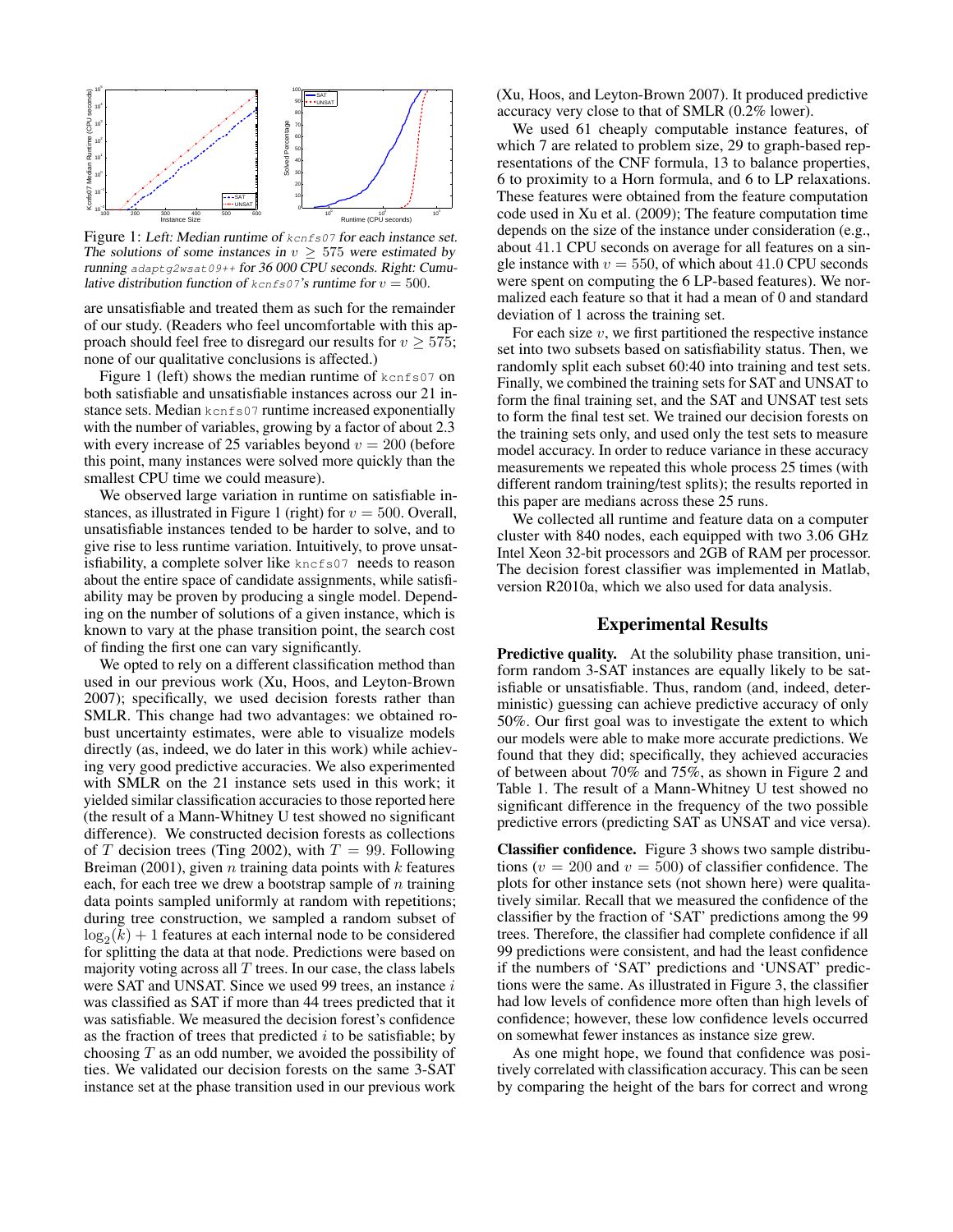| Variables | Median<br>Accuracy | Incorrect<br>"SAT" | Incorrect<br><b>"UNSAT"</b> |  |
|-----------|--------------------|--------------------|-----------------------------|--|
| 100       | 0.694              | 0.138              | 0.168                       |  |
| 125       | 0.709              | 0.125              | 0.166                       |  |
| 150       | 0.702              | 0.148              | 0.150                       |  |
| 175       | 0.702              | 0.155              | 0.144                       |  |
| 200       | 0.682              | 0.153              | 0.164                       |  |
| 225       | 0.703              | 0.148              | 0.153                       |  |
| 250       | 0.697              | 0.158              | 0.148                       |  |
| 275       | 0.740              | 0.140              | 0.120                       |  |
| 300       | 0.714              | 0.143              | 0.143                       |  |
| 325       | 0.749              | 0.122              | 0.130                       |  |
| 350       | 0.704              | 0.151              | 0.143                       |  |
| 375       | 0.697              | 0.148              | 0.155                       |  |
| 400       | 0.724              | 0.143              | 0.135                       |  |
| 425       | 0.727              | 0.138              | 0.135                       |  |
| 450       | 0.740              | 0.128              | 0.132                       |  |
| 475       | 0.744              | 0.118              | 0.138                       |  |
| 500       | 0.737              | 0.130              | 0.133                       |  |
| 525       | 0.733              | 0.143              | 0.125                       |  |
| 550       | 0.747              | 0.120              | 0.133                       |  |
| 575       | 0.762              | 0.113              | 0.125                       |  |
| 600       | 0.732              | 0.129              | 0.139                       |  |

Table 1: The performance of decision forests with 61 features on our 21 primary instance sets. We report median classification accuracy over 25 replicates with different random splits of training and test data, as well as the fraction of false positive and false negative predictions.



Figure 2: Classification accuracies achieved on our 21 primary instance sets. The box plots are based on 25 replicates of decision forest models, trained and evaluated on different random splits of training and test data. The median predictive accuracies of using the decision forest trained on  $v100(large)$  are shown as stars. The median predictive accuracies of using a single decision tree trained on v100(large) based on two features are shown as squares.

predictions at each predicted probability of SAT. When predicted probability of SAT was close to 0 or 1, the classifier was almost always correct, and when the predicted probability of SAT was close to 0.5, accuracy dropped towards 0.5 (i.e., that of random guessing).

The decision forest's confidence was also correlated with kcnfs07's runtime. As shown in Figure 4, instances tended to be easier to solve when the predicted probabilities of SAT were close to either 0 or 1. Recall that variation in runtime was more pronounced on satisfiable instances, as previously illustrated in Figure 1 (right).

Problem size: Pairwise significance tests. We now exam-



Figure 3: Classifier confidence vs fraction of instances. Left:  $v =$ 200; Right:  $v = 500$ .



Figure 4: Classifier confidence vs instance hardness. Each marker  $([x, y])$  shows the average runtime of  $kcnf07$  over a bin of instances with classifier confidence (predicted probability of SAT) between  $x - 0.05$  and x. Each marker's intensity corresponds to the amount of data inside the bin. Left:  $v = 200$ ; Right:  $v = 500$ .

ine the hypothesis that our models' predictive accuracy decreases as problem size grows. We offer two arguments that this hypothesis should be rejected. First, we describe the results of a pairwise comparison of the classification accuracies obtained from the full decision forest models trained for each instance size. For each pair of data sets with instance sizes i and  $j(i > j)$ , Figure 5 shows a dark dot when classification accuracy on size  $i$  was significantly higher than on size  $j$ , and a light dot when classification accuracy on size  $i$ was significantly lower than on size  $j$ , according to a Mann-Whitney U test. Among the 210 paired comparisons with significance level 0.05, there are 133 dark dots (63.3%), and 21 light dots (10.0%). Thus, we found little evidence that predictive accuracy decreases as instance size grows; indeed, our data appears to be more consistent with the hypothesis that predictive accuracy *increases* with instance size.

Problem size: Generalizing from small to large problems. We now give a second argument against the hypothesis that predictive accuracy decreases with problem size: models trained only on the smallest problems achieved high levels of predictive accuracy across the whole range of problem sizes. The stars in Figure 2 indicate the performance of the decision forest trained on  $v100(large)$  evaluated on problems of other sizes. This single model performed about as well—indeed, in many cases better—than the models specialized to different problem sizes.

We note that, in order to evaluate a model trained on instances of size x on (test set) instances of size  $y \neq x$ , feature values were normalized to obtain mean 0 and standard deviation 1 across the *training set* instances of size y. This normalization was then applied to the features computed for test set instances of size  $y$ , and the original model was evaluated on these normalized feature values. This additional step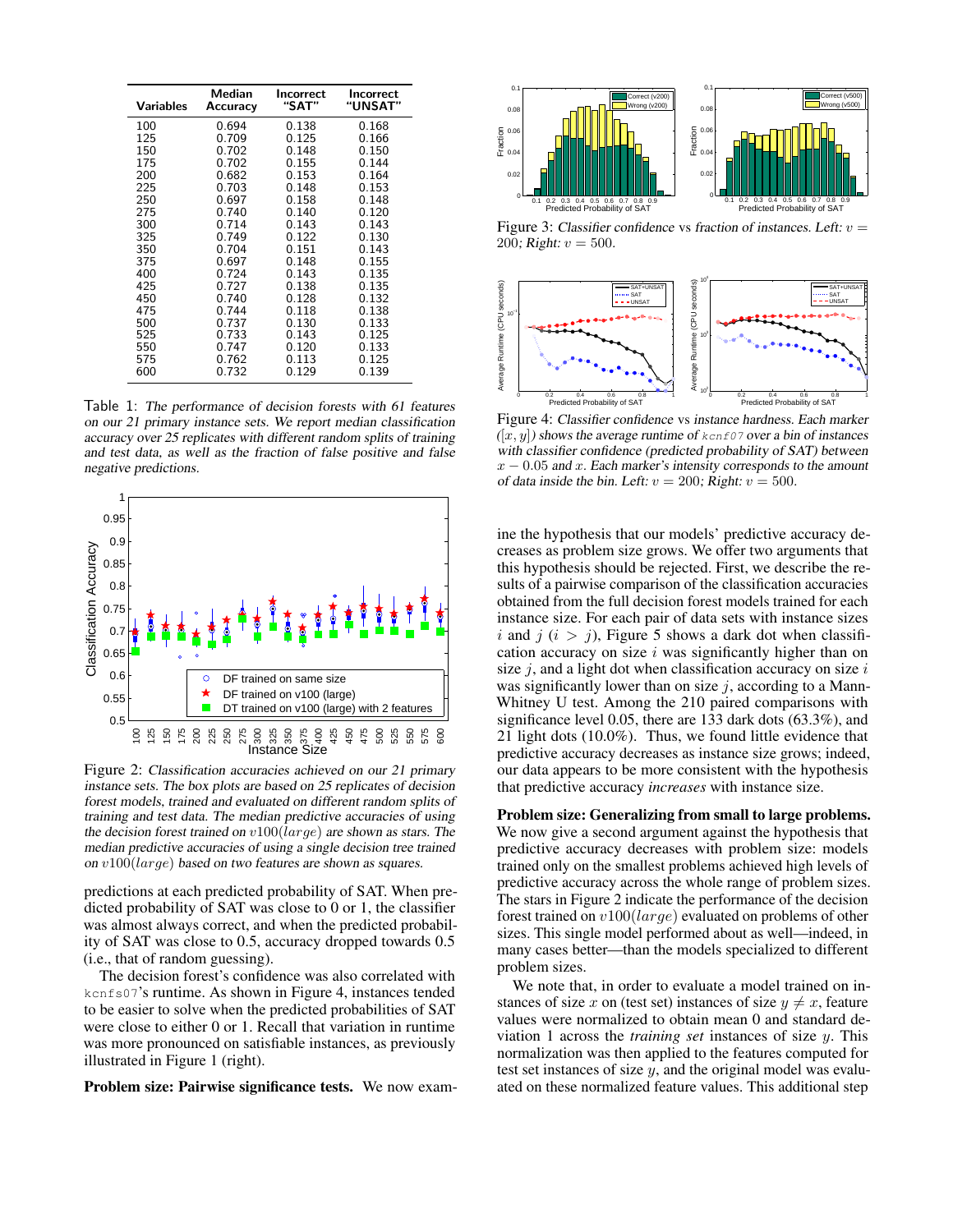

Figure 5: Statistical significance of pairwise differences in classification accuracy for our 21 primary instance sets. Light dots: accuracy on the smaller instance size is significantly higher than on the larger size. Dark dots: accuracy on the smaller instance size is significantly lower than on the larger size. No dot: the difference is insignificant.

was easy in practice, as there is no obstacle to generating an arbitrary number of uniform-random 3-SAT formulae of a given size, and as feature computation scales polynomially in problem size.

Although we do not report the results here, we also trained decision forests on each of the other 20 instance sets; in each case, we found that the models generalized across the entire range of problem sizes in qualitatively the same way.

Most predictive features. Next, we tried to identify the smallest set of features that could be used to build accurate models. We imagined that most predictive features might be different for large instances and for small instances, and therefore divided the 21 instance sets into two groups, *small* (10 instance sets,  $v = 100$  to 325) and *large* (10 instance sets,  $v = 375$  to 600). We did not use the 350-variable set in this analysis, in order to keep the two groups balanced. We considered every subset of our 61 features having cardinality 1, 2 or 3, and in each case, measured the accuracy of the corresponding model. For both groups, we found that the best 1 and 2-feature sets were subsets of the best 3-feature subset. Next, we performed forward selection to build subsets of up to 10 features, as exhaustive enumeration was infeasible above 3 features. Specifically, starting with the best 3-feature set, and for every feature not in the set, we determined the mean of median classification accuracy across all of the instance sets in the group. We then added the feature with the best such accuracy to the set and repeated the process, again considering adding another feature. We repeated these steps until we had 10 features in our set.

We list the sets of features that we obtained, as well as the improvement in classification accuracy achieved at each step, in Table 2. In both cases, we were be able to achieve good classification accuracy with a small number of features; for each number of features, classification accuracy on large instances was better than on small instances. The two most informative features were identical for both

groups, and adding additional features beyond this point offered little marginal benefit. (We note that, since we performed an exhaustive analysis of feature subsets up to size three, this is not an artifact of our subset selection technique: there really was no 3-feature subset that performed substantially better than the best 2-feature subset.) It is therefore worth understanding the meaning of these two features. In words, LPSLACK coeff variation is the coefficient of variation in the integer slack vector of the linear programming relaxation of the integer programming formulation of SAT; POSNEG\_ratio\_var\_mean is the average imbalance in the number of positive and negated occurrences of each variable.

Definition 1 (**LPSLACK coeff variation**) *Let* C *denote the set of clauses, let* L *denote the set of positive literals, and* let  $\overline{L}$  denote the set of negative literals. Then let  $v^*$  denote a *solution to the linear program*

$$
\begin{aligned}\n\text{maximize } & \sum_{c \in C} \left( \sum_{i \in L \cap c} v_i + \sum_{j \in \overline{L} \cap c} (1 - v_j) \right) \\
\text{subject to } & \sum_{i \in L \cap c} v_i + \sum_{j \in \overline{L} \cap c} (1 - v_j) \ge 1 \qquad \forall c \in C.\n\end{aligned}
$$

Let LPSLAC $\kappa_i = \min\{1 - v_i^*, v_i^*\}$ , i.e.,  $v_i^*$ 's proximity to inte*grality,* µ ∗ *the mean of* LPSLACK<sup>i</sup> *and* σ ∗ *the standard deviation of* LPSLACK<sup>i</sup> *over all* i*. Then* LPSLACK coeff variation  $= \frac{\sigma^*}{\mu^*}$ , *i.e., the coefficient of variation of LPSLACK.* 

**Definition 2** (**POSNEG\_ratio\_var\_mean**) Let  $P_i$  and  $N_i$  de*note the number of positive and negated occurrences of variable* i*, and let* n *denote the number of variables. Then*

$$
posNEG\_ratio\_var\_mean = \frac{2}{n} \cdot \sum_{i} \left| 0.5 - \frac{P_i}{P_i + N_i} \right|.
$$

Simple classifier. So far, we have presented three main findings: (1) that our models achieved high accuracies; (2) that models trained on small instances were effective for large instances; (3) that a model consisting of only two features was nearly as accurate as the full decision forest models. We now show that all of these findings also held simultaneously: that we were able to achieve high accuracies using a two-feature model trained only on small instances. Specifically, we constructed a single decision tree (rather than a random forest) using only the LPSLACK coeff variation and POSNEG\_ratio\_var\_mean features, and trained it using only our easiest instances,  $v100(large)$ . We further simplified this model by setting the parameter minparent of the tree building procedure to 10 000. The minparent parameter defines the smallest number of observations that impure nodes may contain before they are allowed to further split; setting it to such a large value forced the decision tree to be extremely simple. This tree's performance is indicated by the squares in Figure 2. Overall, it achieved remarkably good predictive accuracies, always exceeding 65%.

Figure 8 shows the decision tree. First, it classifies instances as satisfiable if LPSLACK\_coeff\_variation takes a value above its mean: that is, if LPSLACK exhibits large variance across the variables in the given formulae (region A).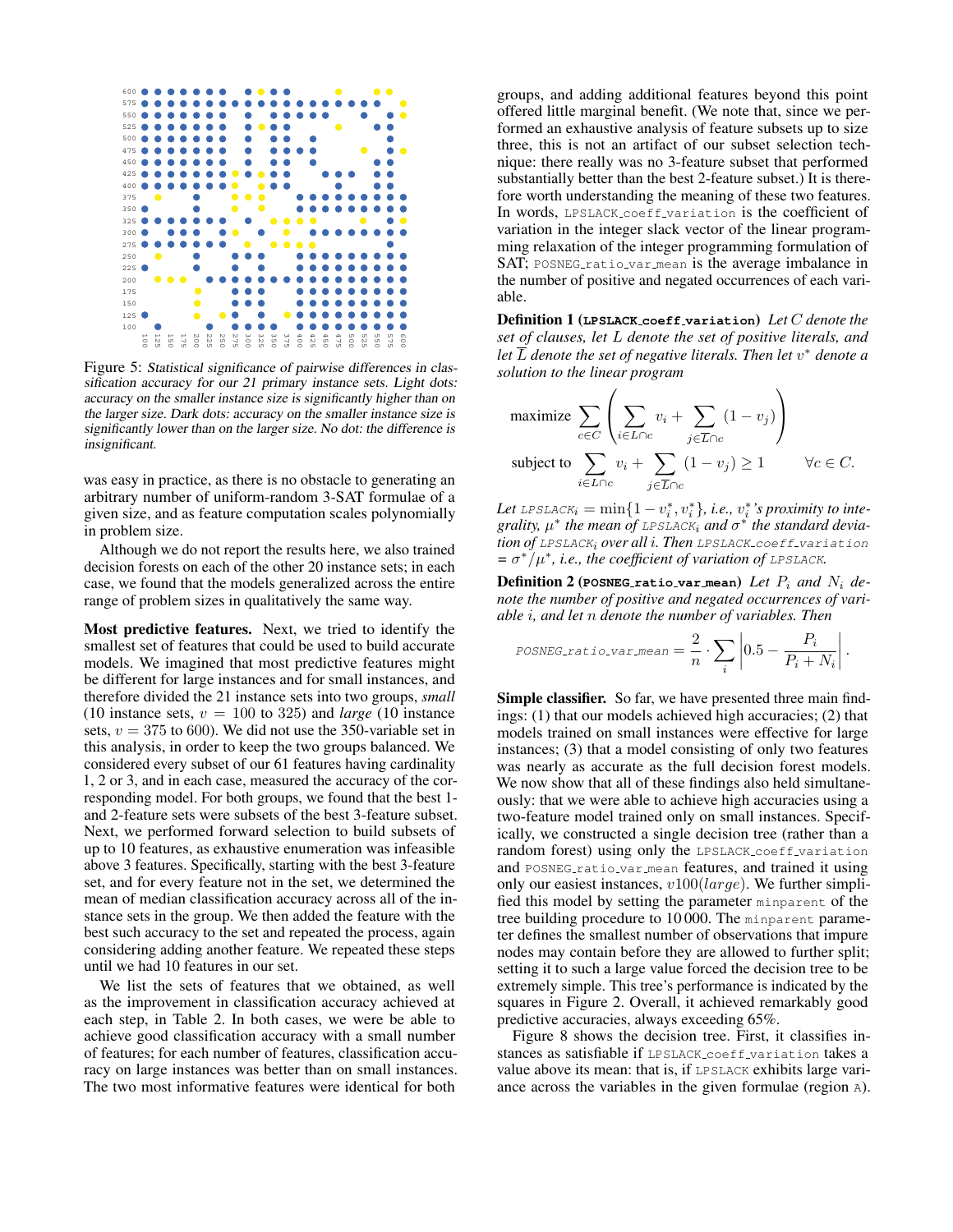| Small instance sets: between 100 and 325 variables                                                                                                                    |                                                                                        |                                                                                    | Large instance sets: between 375 and 600 variables                                                                                                                                                        |                                                                                        |                                                                               |
|-----------------------------------------------------------------------------------------------------------------------------------------------------------------------|----------------------------------------------------------------------------------------|------------------------------------------------------------------------------------|-----------------------------------------------------------------------------------------------------------------------------------------------------------------------------------------------------------|----------------------------------------------------------------------------------------|-------------------------------------------------------------------------------|
| <b>Features ordered by FW</b>                                                                                                                                         | <b>Classification</b><br><b>Accuracy</b>                                               | <b>Stepwise</b><br><b>Improvement</b>                                              | <b>Features ordered by FW</b>                                                                                                                                                                             | <b>Classification</b><br>Accuracy                                                      | <b>Stepwise</b><br><b>Improvement</b>                                         |
| LPSLACK coeff variation<br>POSNEG_ratio_var_mean<br>LP_OBJ<br>VG mean<br>LPSLACK_max<br>VG max<br>VCG_var_max<br>POSNEG_ratio_var_max<br>LPSLACK_mean<br>LP_int_ratio | 0.614<br>0.670<br>0.681<br>0.688<br>0.690<br>0.692<br>0.694<br>0.694<br>0.695<br>0.697 | -<br>0.056<br>0.011<br>0.007<br>0.002<br>0.002<br>0.002<br>0.000<br>0.001<br>0.002 | LPSLACK_coeff_variation<br>POSNEG ratio var mean<br>LPSLACK_mean<br>LP_int_ratio<br>VCG clause max<br>CG mean<br>TRINARYp<br>HORNY var coeff variation<br>DIAMETER_entropy<br>POSNEG_ratio_clause_entropy | 0.646<br>0.696<br>0.706<br>0.714<br>0.720<br>0.721<br>0.725<br>0.727<br>0.728<br>0.728 | 0.050<br>0.010<br>0.008<br>0.006<br>0.001<br>0.004<br>0.002<br>0.001<br>0.000 |

Table 2: The mean of median classification accuracy with up to 10 features selected by forward selection. The stepwise improvement for a feature  $f_i$  at forward selection step k is the improvement when we add  $f_i$  to the existing  $k - 1$  features. Left: mean of median over small instance sets. Right: mean of median over large instance sets. Each median classification accuracy is based on the results of 25 runs of classification with different random splits of training and test data.



Figure 6: Distribution of LPSLACK coeff variation over instances in each of our 21 sets. Left: SAT; Right: UNSAT. Top: original value; Bottom: value after normalization. The line at  $y = 0.0047$  indicates the decision threshold used in the tree from Figure 8.



Figure 8: The decision tree trained on  $v100(large)$  with only the (normalized) features LPSLACK\_coeff\_variation and POSNEG\_ratio\_var\_mean, and with minparent set to 10 000.

(Recall that the feature was normalized to have mean 0.) When LPSLACK coeff variation takes a value below its mean, the model considers the balance between positive and negative literals in the formula (POSNEG\_ratio\_var\_mean). If the literals' signs are relatively balanced, the model predicts unsatisfiability (region c). Otherwise, it predicts satisfiability (region B). To gain further understanding about the effectiveness of this model, we partitioned each of our 21 data sets into the three regions and observed the fraction of each partition that was correctly labeled by the tree. These fractions



Figure 7: Distribution of POSNEG\_ratio\_var\_mean over instances in each of our 21 instance sets. Left: SAT; Right: UNSAT. Top: original value; Bottom: value after normalization. The line at  $y = 0.1650$ indicates the decision threshold used in the tree from Figure 8.

were between 60 and 70% (region A), between 70 and 80% (region  $\circ$ ), and about 50% (region  $\circ$ ).

Finally, Figures 6 and 7 show the distribution of the LPSLACK\_coeff\_variation and POSNEG\_ratio\_var\_mean features over each of our 21 instance sets, before and after normalization, and considering satisfiable and unsatisfiable instances separately. We observe that both features' prenormalization variation decreased with instance size, while their median values remained relatively constant. After normalization, both features' distributions remained very similar as instance size increased. The decision thresholds used by our simple decision tree are plotted as solid horizontal lines in these figures. Both thresholds were located near the 25th or 75th percentiles of the respective distributions, regardless of instance size.

We end by stating the following conjecture, which we hope will serve as a basis for future theoretical investigation.

Conjecture 1 *The decision tree in Figure 8 can determine the satisfiability status of uniform-random 3-SAT instances at the phase transition with accuracy bounded strictly above 0.5 as instance size grows.*